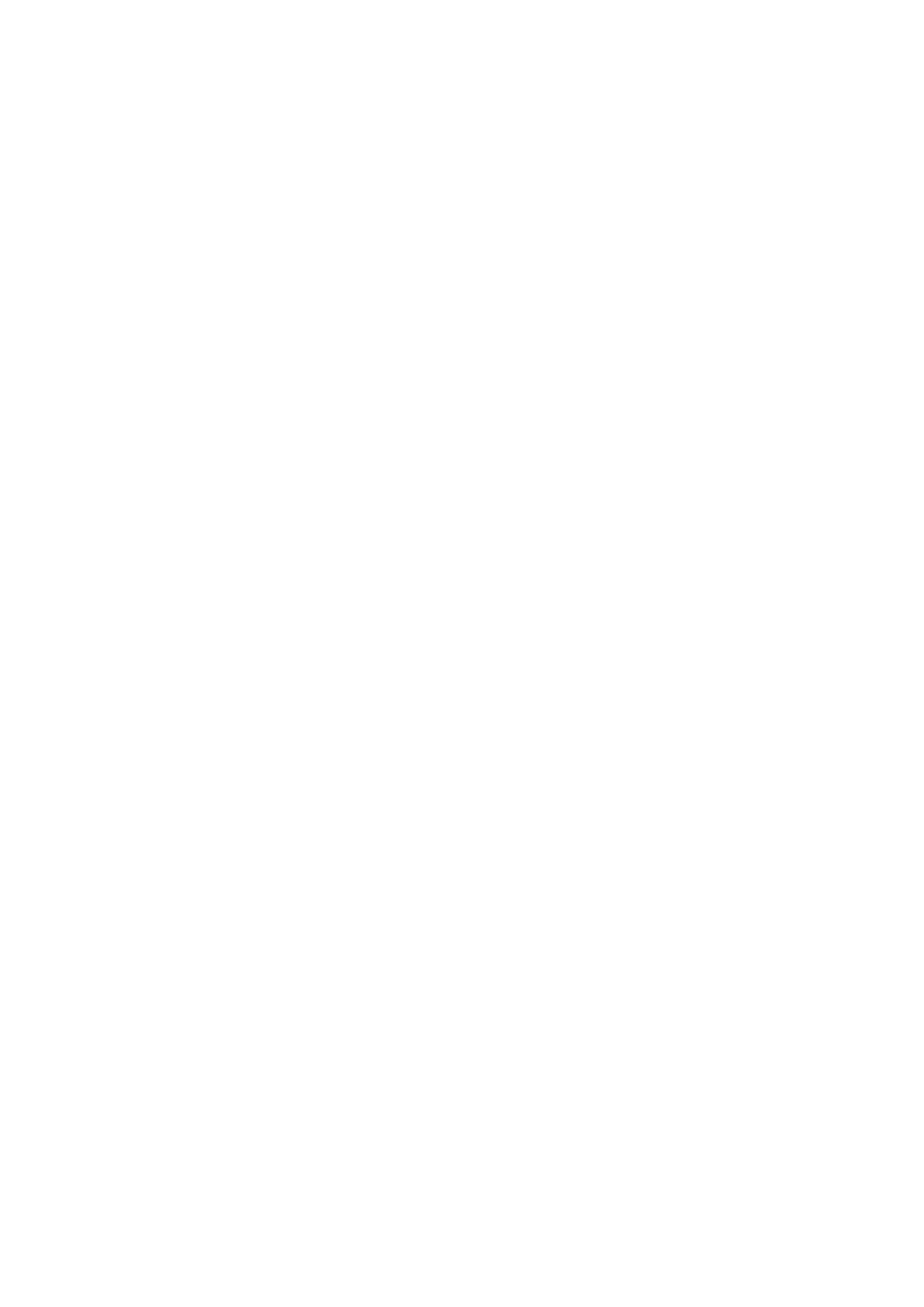## **ISIS Virtual Reflectivity Training Course**

## **Tuesday 16 November 2021**

## **Afternoon Session (13:30-15:45)**

#### **-Conveners: Andrew Caruana**

| time [id] title                                                      | presenter       |
|----------------------------------------------------------------------|-----------------|
| 13:30 [25] The ISIS Deuteration Facility                             |                 |
| $13:45$ Break                                                        |                 |
| [13:50][4] Lecture 3: Polarised Reflectometry - all you need to know | KINANE, Christy |
| $14:45$ Break                                                        |                 |
| 15:00 [5] Practical 3: PNR demonstration and first model             | CARUANA, Andrew |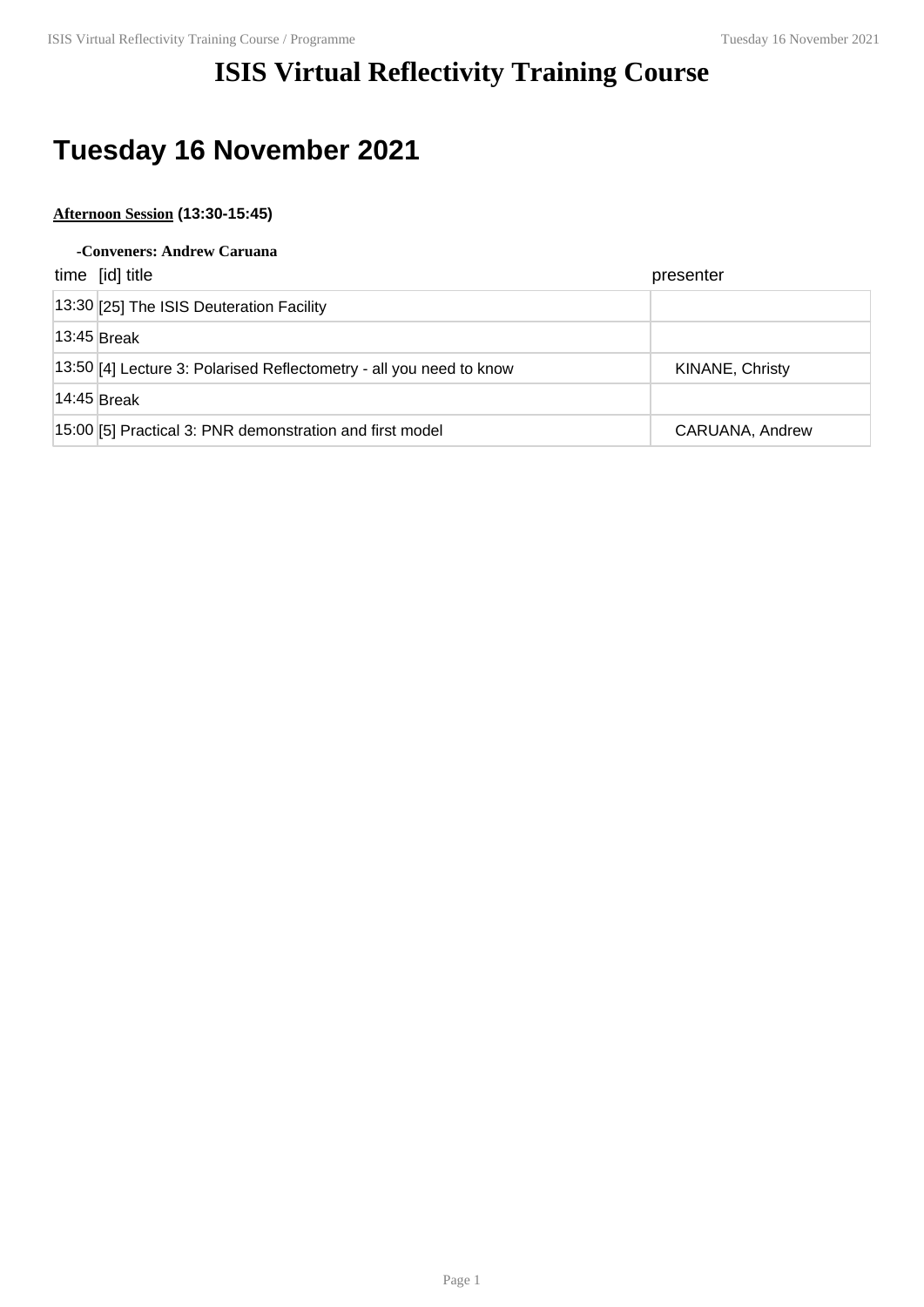# **Thursday 18 November 2021**

### **Afternoon Session (13:15-15:30)**

### **-Conveners: Mario Campana**

|                 | time [id] title                                  | presenter                            |
|-----------------|--------------------------------------------------|--------------------------------------|
|                 | 13:15 [26] Sample Alignment Demo                 | Dr SKODA, Maximilian                 |
|                 | $ 13:30 $ [12] Lecture 6: Error analysis         | CARUANA, Andrew<br>MCCLUSKEY, Andrew |
| $ 14:15 $ Break |                                                  |                                      |
|                 | 14:30 [22] Practical 5/6b: RefI1D In IDAaaS Demo | CARUANA, Andrew<br>KINANE, Christy   |
|                 | 14:30 [11] Practical 5/6a: RasCAL in IDAaaS Demo | HALL, Stephen                        |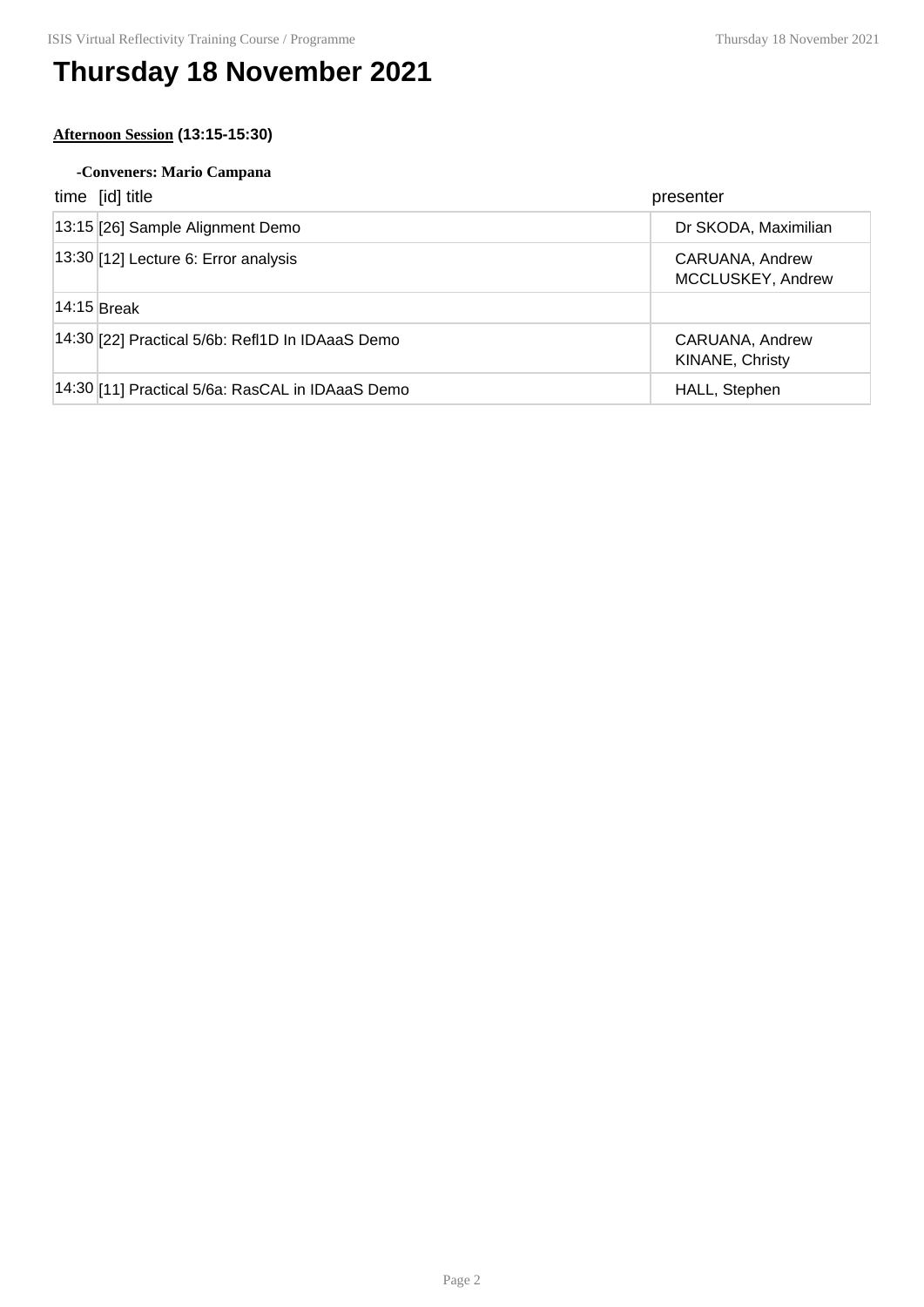# **Tuesday 23 November 2021**

### **Afternoon Session (13:15-16:15)**

#### **-Conveners: Andrew Caruana**

| time [id] title                                            | presenter                                               |
|------------------------------------------------------------|---------------------------------------------------------|
| 13:15 [16] Lecture 8: Case study - Polarised Reflectometry | CARUANA, Andrew<br>MARANVILLE, Brian<br>KINANE, Christy |
| $ 13.45 $ [17] Practical 8: Refl1D demo and exercises      | CARUANA, Andrew<br>MARANVILLE, Brian<br>KINANE, Christy |